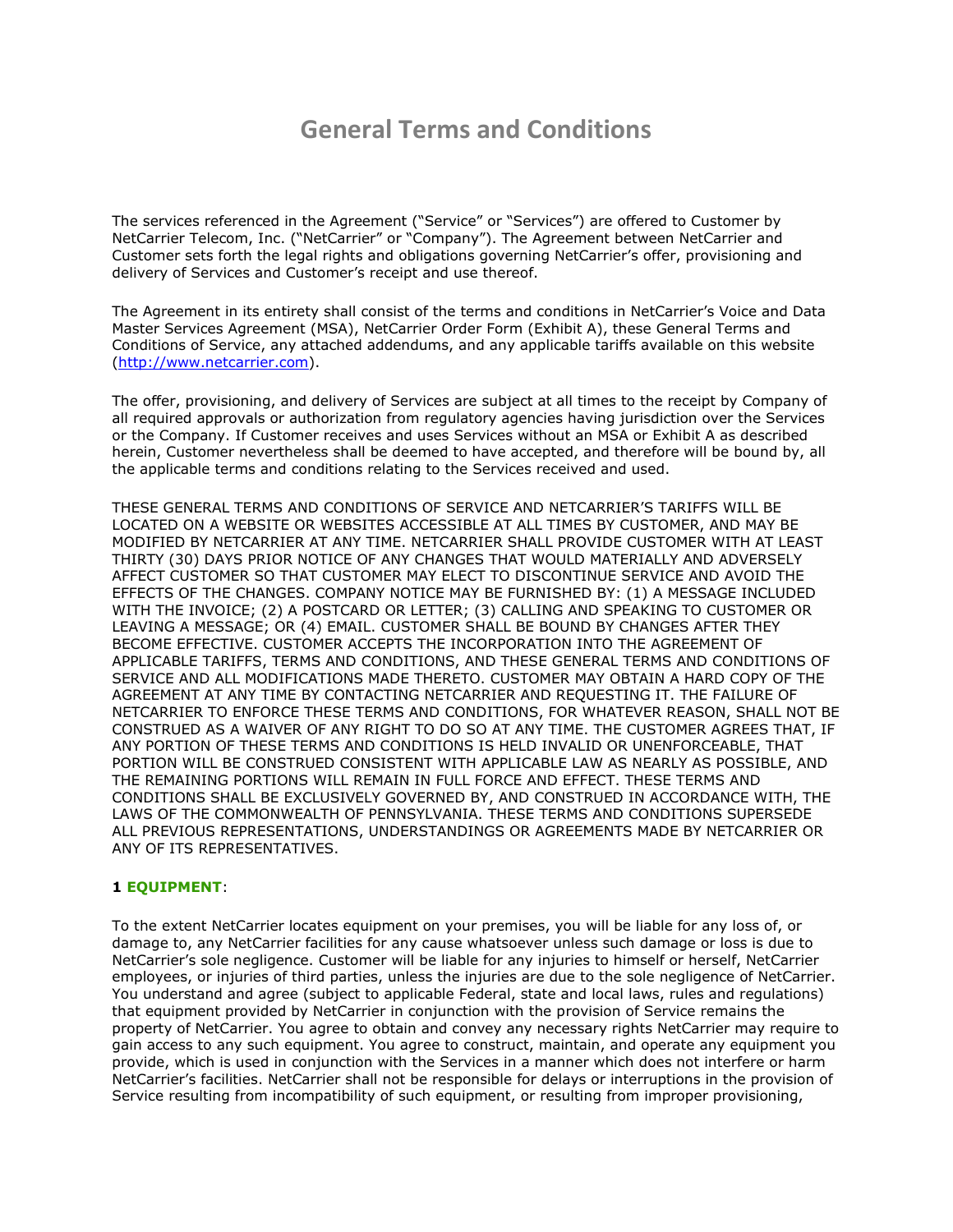configuration or maintenance of such equipment. You also agree that you may not interfere with or make any modifications to any NetCarrier-provided equipment associated with the NetCarrier services described in this agreement; such services may be adversely affected.

### **2 WAIVER OF RESPONSIBILITY**:

ALL SERVICES PROVIDED BY NETCARRIER TELECOM, INC. (HEREAFTER KNOWN AS NETCARRIER) ARE ON AN "AS IS", "AS AVAILABLE" BASIS. NETCARRIER EXERCISES NO CONTROL WHATSOEVER OVER THE CONTENT OF THE INFORMATION PASSING THROUGH ITS SERVICES. NETCARRIER MAKES NO WARRANTIES OF ANY KIND, WHETHER EXPRESSED OR IMPLIED, FOR THE SERVICE IT IS PROVIDING. NETCARRIER ALSO DISCLAIMS ANY WARRANTY OF MERCHANTABILITY OR FITNESS FOR A PARTICULAR PURPOSE. NETCARRIER WILL NOT BE RESPONSIBLE FOR ANY DAMAGE YOU MAY SUFFER AS A RESULT OF SERVICES RENDERED OR NOT RENDERED. THIS INCLUDES LOSS OF DATA RESULTING FROM DELAYS, NON DELIVERIES, ERRONEOUS DELIVERIES, OR SERVICE INTERRUPTIONS CAUSED BY ITS OWN NEGLIGENCE OR CUSTOMER ERRORS OR OMISSIONS. USE OF ANY INFORMATION OBTAINED VIA NETCARRIER, IS AT THE CUSTOMER'S OWN RISK. NETCARRIER SPECIFICALLY DENIES ANY RESPONSIBILITY FOR THE ACCURACY OR QUALITY OF INFORMATION OBTAINED THROUGH ITS SERVICES. FURTHER, NETCARRIER DENIES ANY RESPONSIBILITY FOR DAMAGE TO CUSTOMER'S SYSTEM HARDWARE AND/OR SOFTWARE (INCLUDING LOSS OF ANY DATA) THAT MIGHT OCCUR AS A RESULT OF ANY COMPUTER VIRUSES THAT MIGHT BE DOWNLOADED THROUGH MEANS OF ITS SERVICE OR THROUGH SOFTWARE DISTRIBUTED ON MAGNETIC OR OPTICAL MEDIA.

#### **3 UNLAWFUL USAGE**:

You agree not to use the Service or allow the Services to be used for any illegal activities. You are responsible for all use and misuse, with or without your knowledge or consent, of the Services. You understand and agree that the use of NetCarrier's Services without payment, as well as any attempt to avoid payment for Service by fraudulent means is prohibited. You shall not use the Services to disseminate any materials which NetCarrier, in its sole discretion, deems to be offensive or inappropriate, including, but not limited to, materials which violate the rights of other parties, which are obscene or pornographic or which advocate hatred of or violence against any person or group. You shall immediately cease dissemination of any such materials upon demand by NetCarrier. You shall not disclose any information provided by NetCarrier to you, including any login names, passwords or other security devices, to any other person or entity, or allow use of the Services by or for the benefit of any other person or entity, including resale or redistribution of the Services for profit or otherwise. You shall comply with any reasonable rules imposed by NetCarrier in connection with the Services at any time hereafter immediately following your receipt of notice thereof. You agree not to use NetCarrier's Services in the course of any criminal activity. You agree not to use NetCarrier's Services in the course of any conduct that constitutes tortious activity, including but not limited to activity that constitutes defamation; fraud; false advertising; or violation of copyright, trademark, service mark, trade dress, or trade secret rights. You agree not to use NetCarrier's Services in the course of any conduct intended to harass, threaten, or abuse, or that is designed to harass, threaten or abuse, or that actually harasses, threatens, or abuses any person. You agree not to use NetCarrier's Services to distribute unsolicited commercial e-mail (UCE or SPAM). You agree not to use NetCarrier's Services to post or distribute obscene materials or other sexually explicit or violent materials, display or distribution of which is restricted by local, state, or federal law. In the event Customer participates in or carries out any mass email distribution ("SPAM") or any unsolicited commercial or residential email, Customer shall be in default of this Agreement, in which event, NetCarrier may (i) immediately terminate this Agreement and any other Service being provided to Customer, without notice; (ii) retain any prepayments for other Services and/or the License made by Customer; (iii) collect from Customer the amount of \$150.00 per occurrence for SPAM cleanups or customer complaints plus a charge of \$0.05/message or one (1) years' service charge, whichever NetCarrier deems appropriate; and (iv) the provisions of Section 3 of the MSA shall also apply.

#### **4 ROBOCALL MITIGATION PROHIBITED ACTIVITIES:**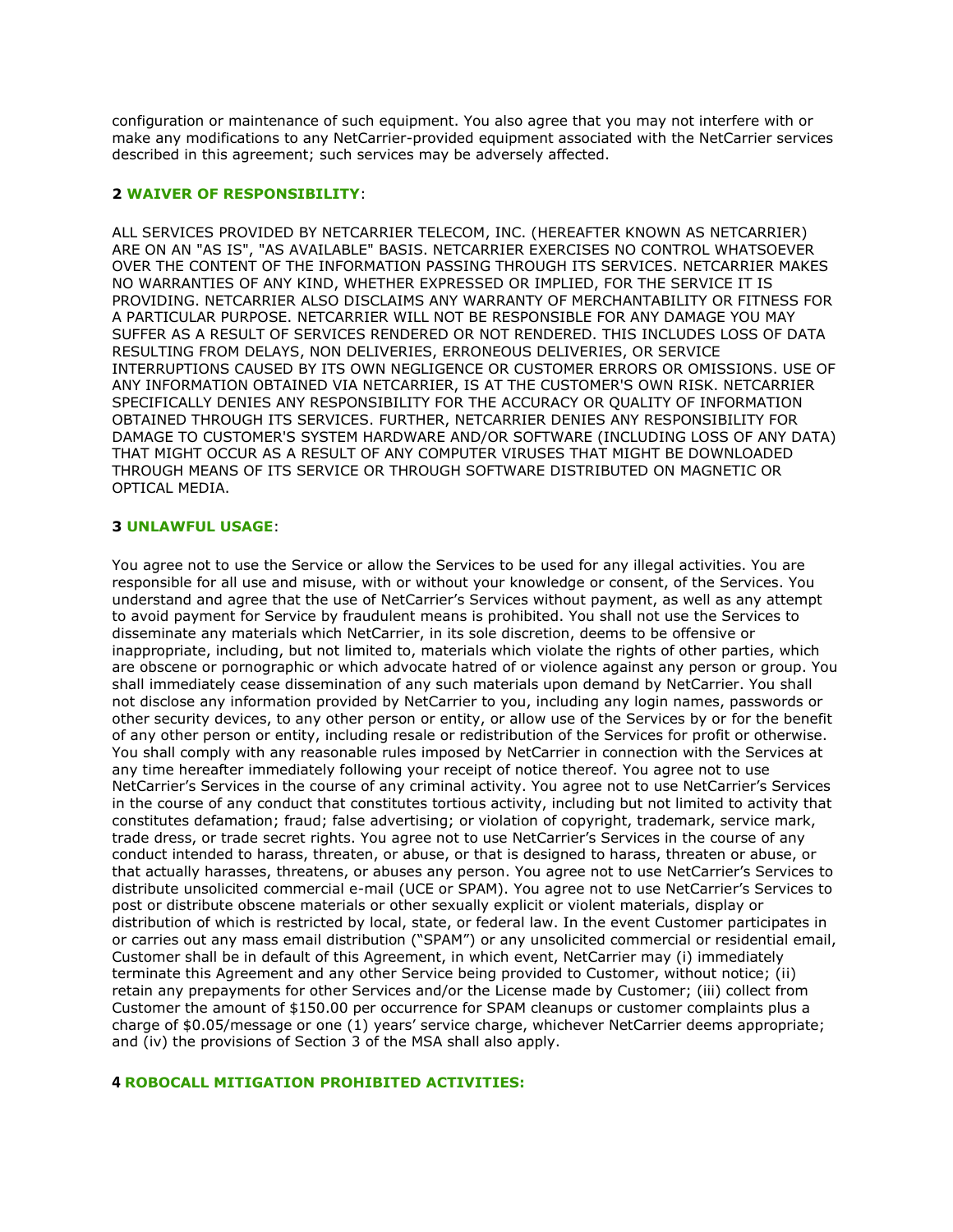The Company's Robocall Mitigation Plan requires the Company to comply with Federal law and regulations. Users of our services will be required to timely cooperate with any investigations, including Call Trace Back investigations, into suspected illegal uses of Company services. We will specifically prohibit the following activities which may be complicit in illegal calling schemes:

- 1. Continuous or extensive chat line or conference call participation
- 2. Use of free conference calling or similar services that Company in its sole discretion deems to participate in traffic stimulation practices or schemes that result in excessive charges
- 3. Use of an open telephone line as a monitoring, intercom or similar service
- 4. Repetitive and/or continuous messaging or calling to the same destination or number if such activity could reasonably be expected to or in fact does provoke complaints
- 5. Long duration calls (defined as calls to the same number in excess of four continuous or cumulative hours within a 24-hour period) and/or calls placed to specific numbers/destinations for the purpose of generating charges or fees for or with a third party
- 6. Use of call Services which do not consist of uninterrupted live human voice dialog by and between natural human beings
- 7. Restricting or inhibiting any other User or any other person from using and enjoying the Services and/or the Internet
- 8. Engaging in any of the foregoing activities by using the services of another provider or third party and channeling such activities through an account provided by Company, or otherwise involving the Services or any Company account in any way with or without another provider or third party for the purpose of facilitating the foregoing activities
- 9. Utilizing robocalling, autodialing, predictive-dialing or other software or technologies for illegal means

## **5 TOLL FRAUD, CHARGES AND LIABILITIES**

Customer is responsible for all Charges incurred for all calls placed by or through Customer telecommunications equipment by any person, even if such Charges are incurred by fraud or without Customer knowledge. Customer is responsible for controlling access to and the use of Customer telecommunications equipment, including equipment managed by a customer vendor, and related facilities. NetCarrier shall have no liability for fraudulent calling made over such telecommunications equipment and facilities. As a preventative measure NetCarrier may block International, Non-Continental U.S. and Interstate Long Distance access if possible fraudulent use of customer telecommunications equipment is detected. However, NetCarrier does this only as a courtesy and assumes no liability or responsibility for any fraudulent use of customer telecommunications equipment or for the monitoring of customer telecommunications equipment as a result of this courtesy. All charges due from Customer are payable to NetCarrier in immediately available U.S. dollars. We also reserve the right to establish a credit limit for International, Non-Continental U.S. and Interstate Long Distance calling. The default limit for commercial service is \$100.00 for International Calls (including non-Continental U.S.) and \$500.00 for Interstate Calls unless otherwise defined in the Customer Service Agreement or by written Addendum to the agreement between Customer and NetCarrier. Exceeding this limit, whether by intent or as a result of fraudulent use of Customer facilities and equipment, can result in termination without prior notice of those specific services until Customer has paid the full amount owed for those services. NetCarrier has the right to make changes to these conditions at any time and without prior notice so long as they are consistent with applicable laws and regulations.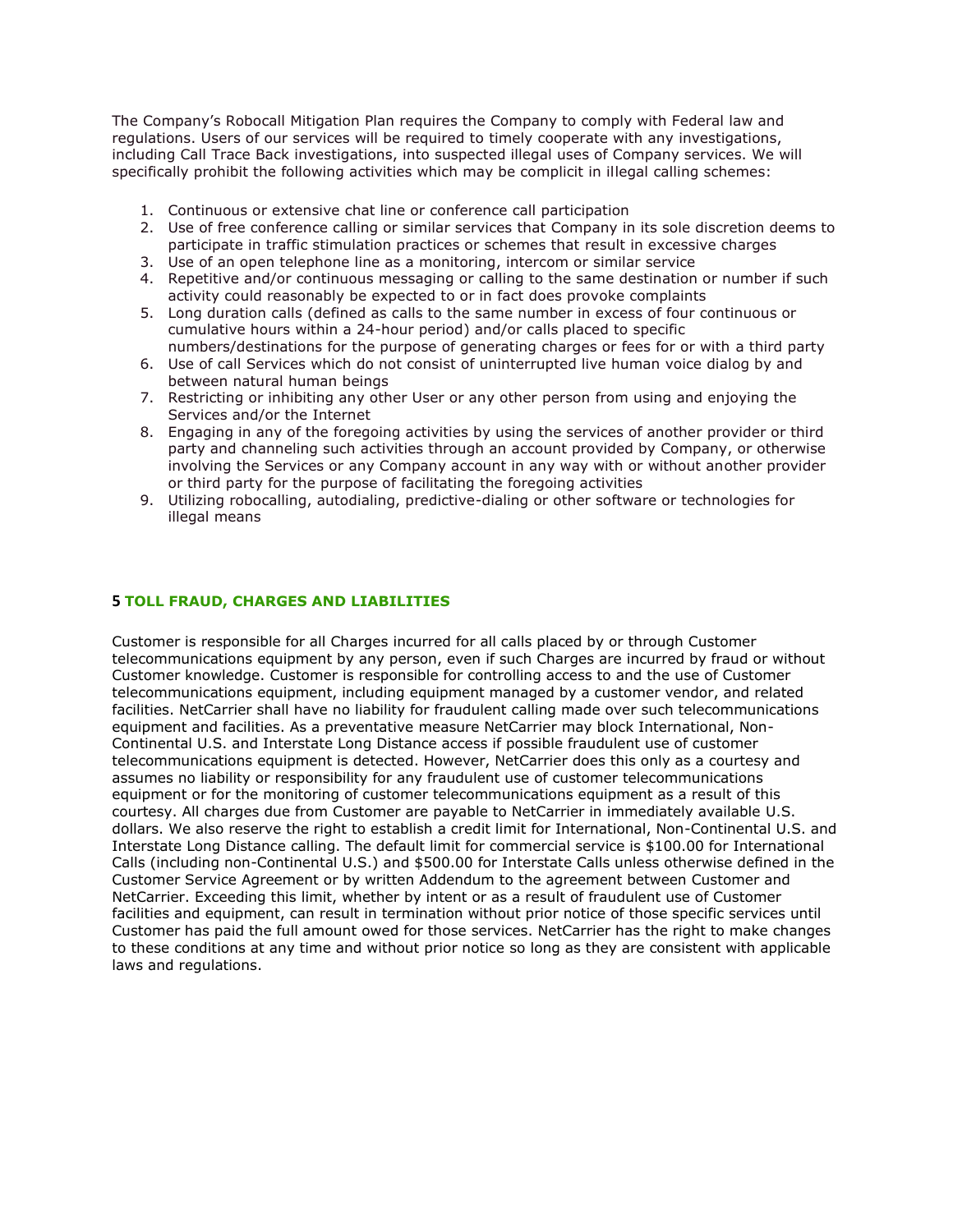**International Calling – Standard** - As a feature of all NetCarrier Voice Services, the 'International Calling – Standard' setting will automatically prevent outbound calling to the following countries:

| <b>Blocked Countries</b>           |                    |     |            |
|------------------------------------|--------------------|-----|------------|
| Europe                             | Romania            | 40  | <b>YES</b> |
| <b>Caribbean and Latin America</b> | Peru               | 51  | <b>YES</b> |
| Caribbean and Latin America        | Cuba               | 53  | <b>YES</b> |
| <b>Caribbean and Latin America</b> | Chile              | 56  | <b>YES</b> |
| Caribbean and Latin America        | Colombia           | 57  | <b>YES</b> |
| <b>Asian Pacific</b>               | Malaysia           | 60  | <b>YES</b> |
| <b>Asian Pacific</b>               | Philippines        | 63  | <b>YES</b> |
| <b>Asian Pacific</b>               | Korea              | 82  | <b>YES</b> |
| <b>Asian Pacific</b>               | Vietnam            | 84  | <b>YES</b> |
| <b>Middle East</b>                 | Afghanistan        | 93  | <b>YES</b> |
| <b>Asian Pacific</b>               | Sri Lanka          | 94  | <b>YES</b> |
| <b>Asian Pacific</b>               | Myanmar            | 95  | <b>YES</b> |
| Africa                             | Morocco            | 212 | <b>YES</b> |
| Africa                             | Algeria            | 213 | <b>YES</b> |
| Africa                             | Tunisia            | 216 | <b>YES</b> |
| Africa                             | Libya              | 218 | <b>YES</b> |
| Africa                             | Gambia             | 220 | YES        |
| Africa                             | Senegal            | 221 | <b>YES</b> |
| Africa                             | Mauritania         | 222 | <b>YES</b> |
| Africa                             | Ghana              | 223 | <b>YES</b> |
| Africa                             | Guinea             | 224 | YES        |
| Africa                             | <b>Ivory Coast</b> | 225 | <b>YES</b> |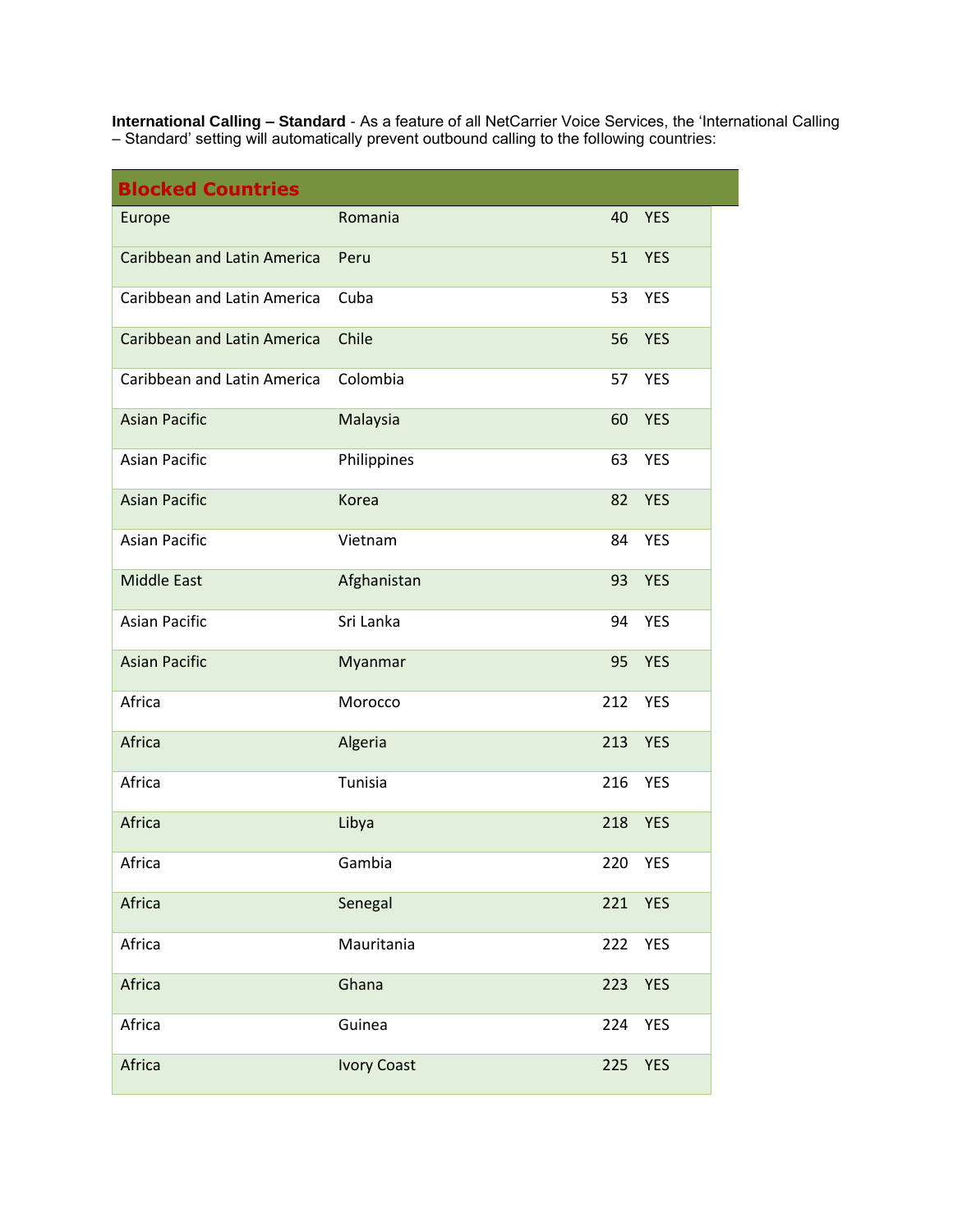| Africa               | <b>Burkina Faso</b>          | 226 | <b>YES</b> |
|----------------------|------------------------------|-----|------------|
| Africa               | Niger                        | 227 | <b>YES</b> |
| Africa               | Togo                         | 228 | <b>YES</b> |
| Africa               | <b>Benin</b>                 | 229 | <b>YES</b> |
| Africa               | Liberia                      | 231 | <b>YES</b> |
| Africa               | Sierra Leone                 | 232 | <b>YES</b> |
| Africa               | Nigeria                      | 234 | <b>YES</b> |
| Africa               | Chad                         | 235 | <b>YES</b> |
| Africa               | Central African Republic     | 236 | <b>YES</b> |
| Africa               | Cameroon                     | 237 | <b>YES</b> |
| Africa               | Cape Verde                   | 238 | <b>YES</b> |
| Africa               | Sao Tome & Principe          | 239 | <b>YES</b> |
| Africa               | <b>Equatorial Guinea</b>     | 240 | <b>YES</b> |
| Africa               | Gabon                        | 241 | <b>YES</b> |
| Africa               | Democratic Republic of Congo | 243 | <b>YES</b> |
| Africa               | Guinea-Bissau                | 245 | <b>YES</b> |
| <b>Asian Pacific</b> | Diego Garcia                 | 246 | <b>YES</b> |
| Africa               | <b>Ascension Island</b>      |     | 247 YES    |
| Africa               | Seychelles                   | 248 | <b>YES</b> |
| Africa               | Sudan                        | 249 | <b>YES</b> |
| Africa               | Ethiopia                     | 251 | <b>YES</b> |
| Africa               | Somalia                      | 252 | <b>YES</b> |
| Africa               | Djibouti                     | 253 | <b>YES</b> |
| Africa               | Uganda                       | 256 | <b>YES</b> |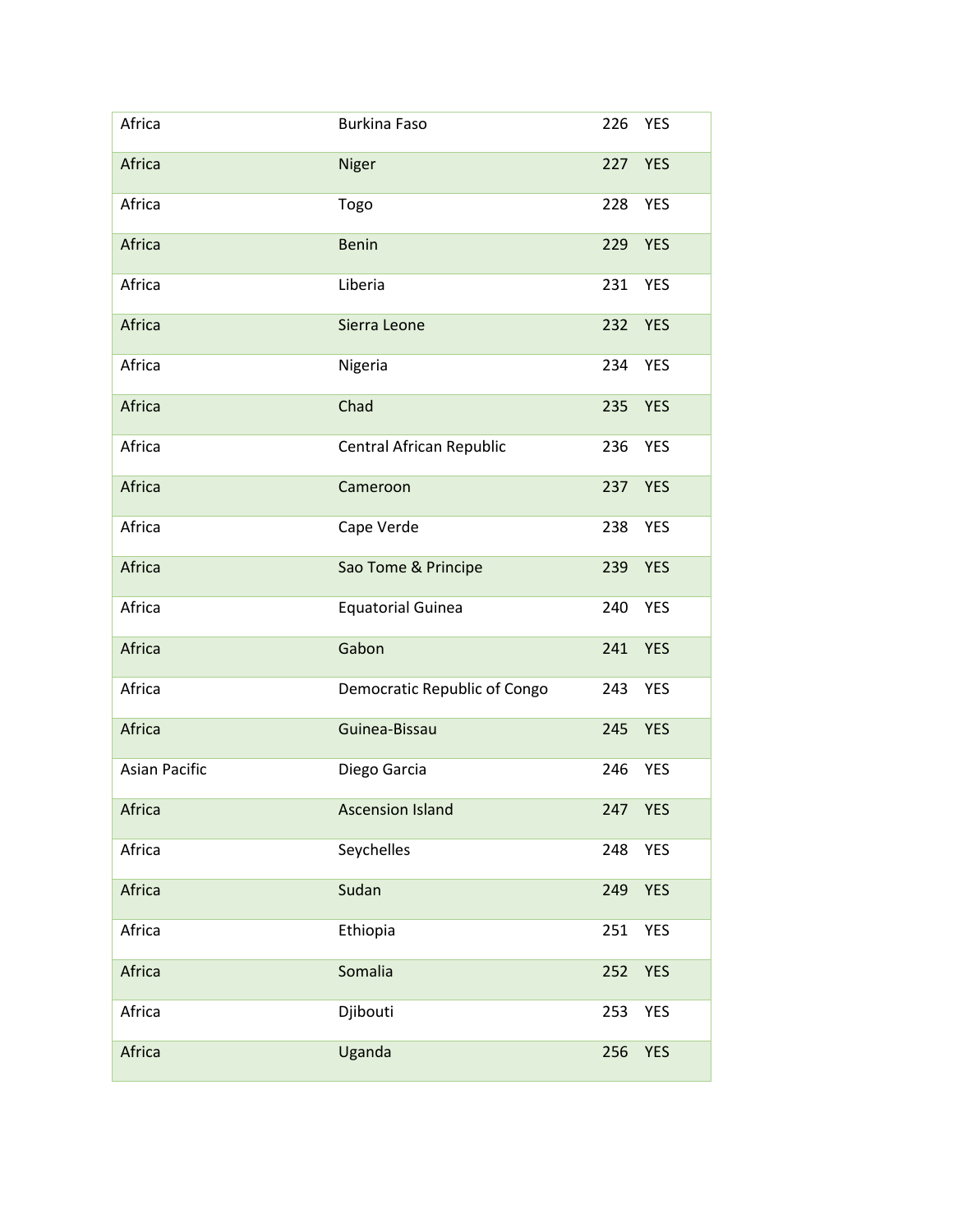| Africa | <b>Burundi</b>  | 257 | <b>YES</b> |
|--------|-----------------|-----|------------|
| Africa | Mozambique      | 258 | <b>YES</b> |
| Africa | Zambia          | 260 | <b>YES</b> |
| Africa | Madagascar      | 261 | <b>YES</b> |
| Africa | Reunion Island  | 262 | <b>YES</b> |
| Africa | Zimbabwe        | 263 | <b>YES</b> |
| Africa | Namibia         | 264 | <b>YES</b> |
| Africa | Malawi          | 265 | <b>YES</b> |
| Africa | Swaziland       | 268 | <b>YES</b> |
| Africa | Comoros         | 269 | <b>YES</b> |
| Africa | Saint Helena    | 290 | <b>YES</b> |
| Africa | Eritrea         | 291 | <b>YES</b> |
| Europe | Albania         | 355 | <b>YES</b> |
| Europe | Cyprus          | 357 | <b>YES</b> |
| Europe | <b>Bulgaria</b> | 359 | <b>YES</b> |
| Europe | Lithuania       | 370 | <b>YES</b> |
| Europe | Latvia          | 371 | <b>YES</b> |
| Europe | Estonia         |     | 372 YES    |
| Europe | Moldova         | 373 | <b>YES</b> |
| Europe | <b>Belarus</b>  | 375 | <b>YES</b> |
| Europe | Andorra         | 376 | <b>YES</b> |
| Europe | Monaco          | 377 | <b>YES</b> |
| Europe | San Marino      | 378 | <b>YES</b> |
| Europe | Ukraine         | 380 | <b>YES</b> |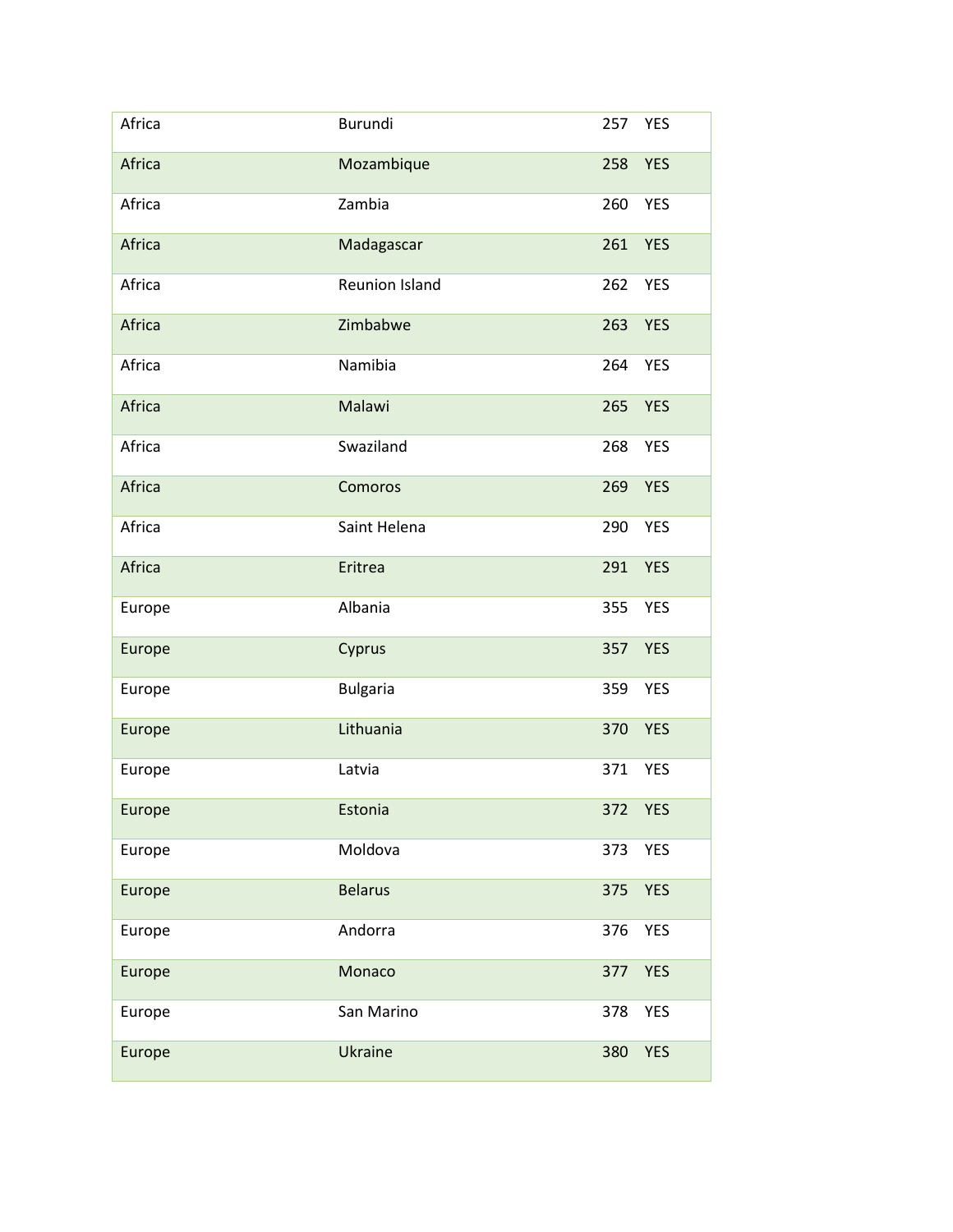| Europe               | Serbia                  | 381 | <b>YES</b> |
|----------------------|-------------------------|-----|------------|
| Europe               | Slovenia                | 386 | <b>YES</b> |
| Europe               | Bosnia & Herzegovina    | 387 | <b>YES</b> |
| Europe               | Macedonia               | 389 | <b>YES</b> |
| Europe               | Liechtenstein           | 423 | <b>YES</b> |
| Europe               | <b>Falkland Islands</b> | 500 | <b>YES</b> |
| Europe               | Saint Pierre & Miquelon | 508 | <b>YES</b> |
| <b>Asian Pacific</b> | <b>East Timor</b>       | 670 | <b>YES</b> |
| <b>Asian Pacific</b> | Norfolk Island          | 672 | <b>YES</b> |
| <b>Asian Pacific</b> | <b>Brunei</b>           | 673 | <b>YES</b> |
| <b>Asian Pacific</b> | Nauru                   | 674 | <b>YES</b> |
| <b>Asian Pacific</b> | Papua New Guinea        | 675 | <b>YES</b> |
| <b>Asian Pacific</b> | Tonga Islands           | 676 | <b>YES</b> |
| <b>Asian Pacific</b> | Solomon Islands         | 677 | <b>YES</b> |
| <b>Asian Pacific</b> | Vanuatu                 | 678 | <b>YES</b> |
| <b>Asian Pacific</b> | Fiji                    | 679 | <b>YES</b> |
| <b>Asian Pacific</b> | Palau                   | 680 | <b>YES</b> |
| <b>Asian Pacific</b> | Wallis & Fortuna        | 681 | <b>YES</b> |
| <b>Asian Pacific</b> | Cook Islands            | 682 | <b>YES</b> |
| <b>Asian Pacific</b> | <b>Niue</b>             | 683 | <b>YES</b> |
| <b>Asian Pacific</b> | Samoa                   | 685 | YES        |
| <b>Asian Pacific</b> | Kiribati                | 686 | <b>YES</b> |
| <b>Asian Pacific</b> | Tuvalu                  | 688 | <b>YES</b> |
| <b>Asian Pacific</b> | French Polynesia        | 689 | <b>YES</b> |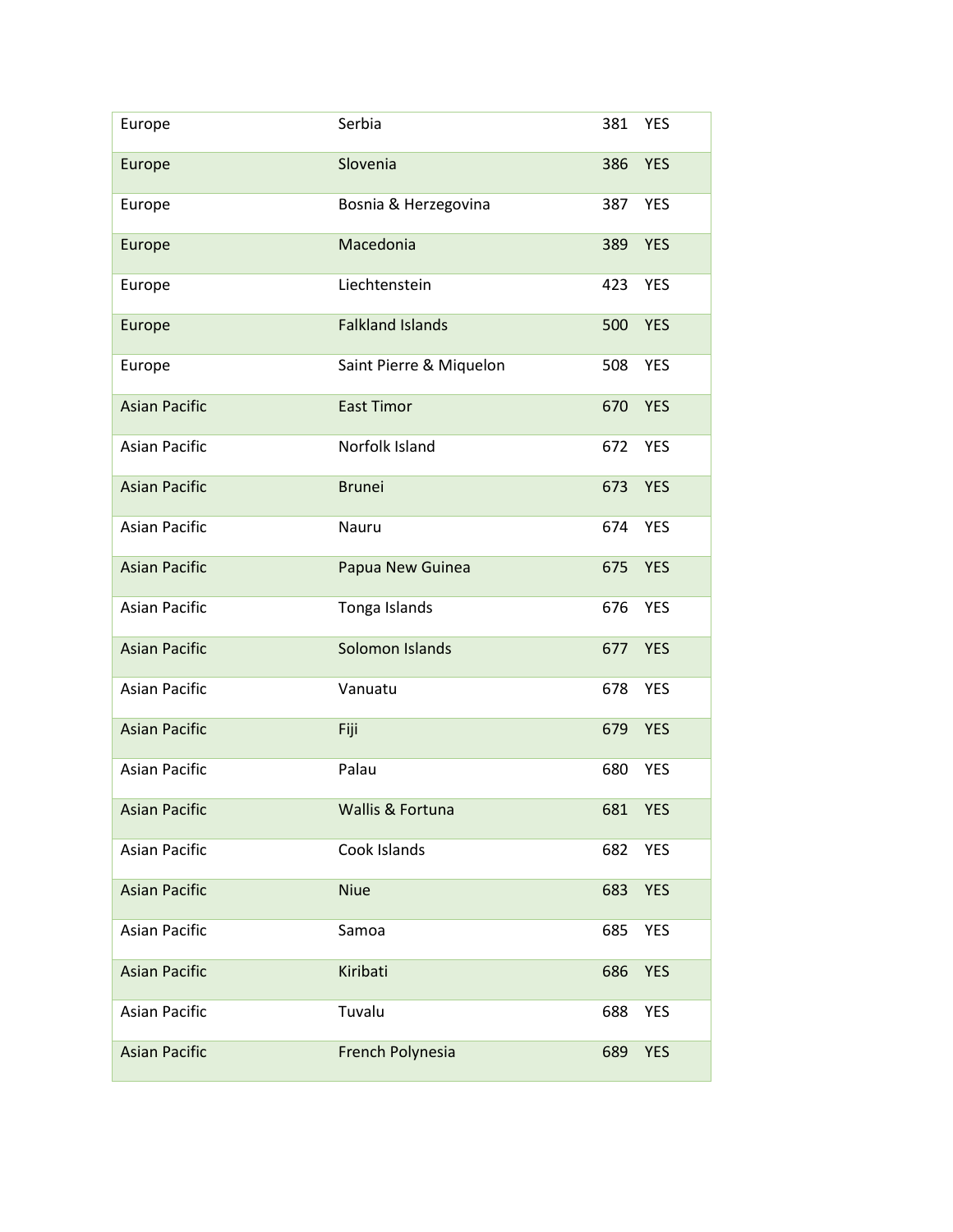| <b>Asian Pacific</b> | <b>Marshall Islands</b>         | 692 | <b>YES</b> |
|----------------------|---------------------------------|-----|------------|
| <b>Asian Pacific</b> | North Korea                     | 850 | <b>YES</b> |
| <b>Asian Pacific</b> | Cambodia                        | 855 | <b>YES</b> |
| <b>Asian Pacific</b> | Laos                            | 856 | <b>YES</b> |
| Others               | Inmarsat                        | 870 | <b>YES</b> |
| <b>Others</b>        | Iridium (International Network) | 881 | <b>YES</b> |
| Others               | Iridium (International Network) | 882 | <b>YES</b> |
| <b>Asian Pacific</b> | <b>Maldives</b>                 | 960 | <b>YES</b> |
| Middle East          | Lebanon                         | 961 | <b>YES</b> |
| <b>Middle East</b>   | Yemen                           | 967 | <b>YES</b> |
| Middle East          | Oman                            | 968 | <b>YES</b> |
| <b>Middle East</b>   | Palestine                       | 970 | <b>YES</b> |
| Middle East          | Qatar                           | 974 | <b>YES</b> |
| <b>Asian Pacific</b> | Nepal                           | 977 | <b>YES</b> |
| Europe               | Azerbaijan                      | 994 | <b>YES</b> |
| Europe               | Kyrgyzstan                      | 996 | <b>YES</b> |
| Europe               | Uzbekistan                      | 998 | <b>YES</b> |

## **6 USE OF SERVICE**:

NetCarrier services may only be used for lawful purposes. Transmission of any material or communication in violation of any US or state or local law, rule or regulation is strictly prohibited. This includes, but is not limited to copyrighted or trademarked material; material legally judged to be threatening or obscene; material protected by trade secret; phone calls intended to be threatening, harassing or abusive or material which violates a legally protected privacy right of an individual.

# **7 PRIVACY**:

The customer is responsible for the security and privacy of his/her/its account, including, but not limited to, voice communications, passwords, email content, personal information used for ecommerce, on-line product registrations or on-line subscriptions of any type, file data, and any form of computer or phone system intrusion. **NETCARRIER CAN NOT GUARANTEE THE SECURITY, INTEGRITY, OR PRIVACY OF ANY INFORMATION WHICH PASSES THROUGH ITS SERVICES, BUT WILL TAKE ALL REASONABLE STEPS TO SAFEGUARD THE PRIVACY OF ITS CUSTOMERS**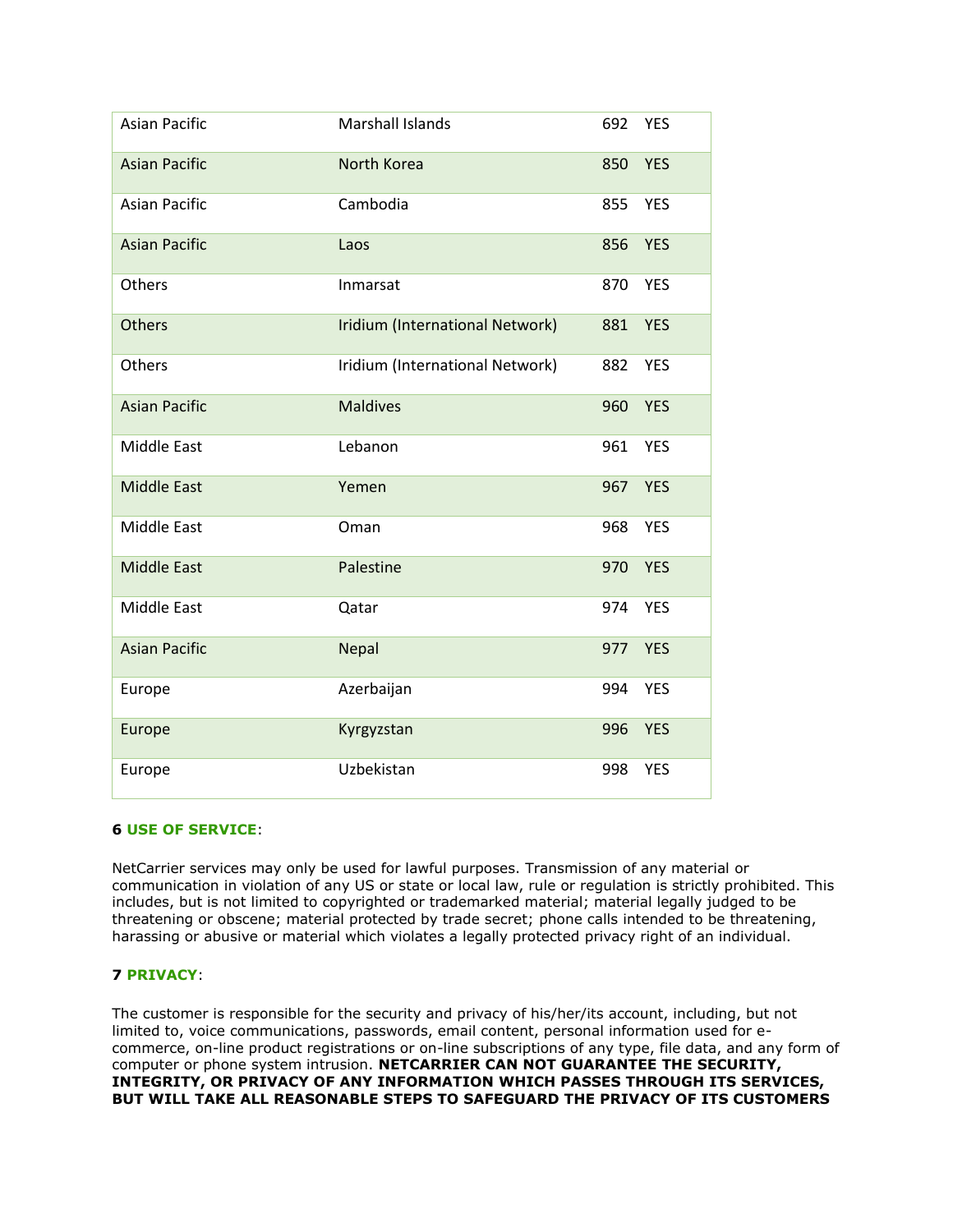**AND ANY INFORMATION RELATING TO THEIR ACCOUNTS.** An aspect of online privacy concerns focus on the protection of 'customer identifiable' information which an individual or another customer reasonably expects to be kept private. 'Customer identifiable' information means information which can be associated with a specific entity or individual, including, by way of example, a customer's name, e-mail address, phone calls and information about on-line activities which can be directly linked to him or her. NetCarrier collects such information, for example, in the account set-up process in order to properly establish the account, render the customer bills and to offer services. Web-sites, maintained by third parties frequently ask visitors to supply information about themselves and their interests. NetCarrier will not sell, trade, or disclose to third parties any customer identifiable information or customer network proprietary information derived from the registration for or use of NetCarrier's online or voice services, without the consent of the customer, valid legal process (such as a subpoena, court order or search warrant), in connection with NetCarrier's corporate activities, or in the case of imminent physical harm to the customer or others. NetCarrier's servers automatically gather the following information: time of call initiation, length of call, number called, and server port connected. NetCarrier does not use that information except in the aggregate. NetCarrier has implemented technology and security features and these strict policy guidelines to safeguard the privacy of customer identifiable information from unauthorized access or improper use, and will continue to enhance its security procedures. NetCarrier will not read or disclose to third-parties private e-mail communications that are transmitted using NetCarrier's services, except as required to operate the e-mail service or as otherwise authorized by law. NetCarrier may also use customer identifiable information to investigate and help prevent potentially unlawful activity or activity that threatens NetCarrier's network or the Internet or otherwise violates the customer agreement for that service. NetCarrier honors requests from customers for account information, such as billing information, and will correct any such information which may be inaccurate. Customers may verify that appropriate corrections have been made. NetCarrier, along with many other Data and Web-content providers, recognizes that children may not be able to make informed choices about personal information requested on-line. NetCarrier encourages children to seek the consent of their parents or other guardians before providing any information about themselves or their households to anyone on the Internet, and urges parents and guardians to take an active role in protecting the privacy and security of children and preventing the inappropriate use of information about children. Users should also be aware that non-personal information and data may be automatically collected through the standard operation of NetCarrier's and various web-sites' servers or through the use of 'cookies'. Cookies are small files a web-site can use to recognize repeat users, facilitate the user's ongoing access to and use of the site and to allow a site to track usage behavior and compile aggregate data that will allow content improvements and targeted advertising. Cookies are text files; they are not programs which come onto a user's system and damage files. Commonly, cookies work by assigning a unique number to the user that has no meaning outside of the assigning site. Users should be aware that NetCarrier cannot control the use of cookies or the resulting information by third parties hosting data on NetCarrier servers, advertisers, or the operators of various web-sites and their advertisers. If a user does not want information collected through the use of cookies, most browsers contain features which allows the user to deny or accept the cookie feature. Users should know, however, that certain features contained on certain web-sites (such as customized information) is not available without the use of cookies. NetCarrier will keep this policy current and will inform you of any changes by posting the same on its Web-Site. NetCarrier reserves the right to change this policy at any time, by notifying users of the existence of this new privacy and data security statement. This Statement and the policies expressed herein are not intended to and do not create any contractual or other legal rights in or on behalf of any user or other third party.

## **8 FORCE OF MAJEURE**:

You agree that NetCarrier shall not be liable for any delay or failure of performance or equipment due to causes beyond its control, including but not limited to: acts of God, fire, flood, explosion, or other catastrophes; any law, order, regulation, action or request of a Federal, state or local governmental authority or of any civil or military authority; national emergencies; unavailability of rights-of-way or materials; power failures; or strikes, lock-outs or other labor difficulties.

#### **9 LIMITATION OF LIABILITY**: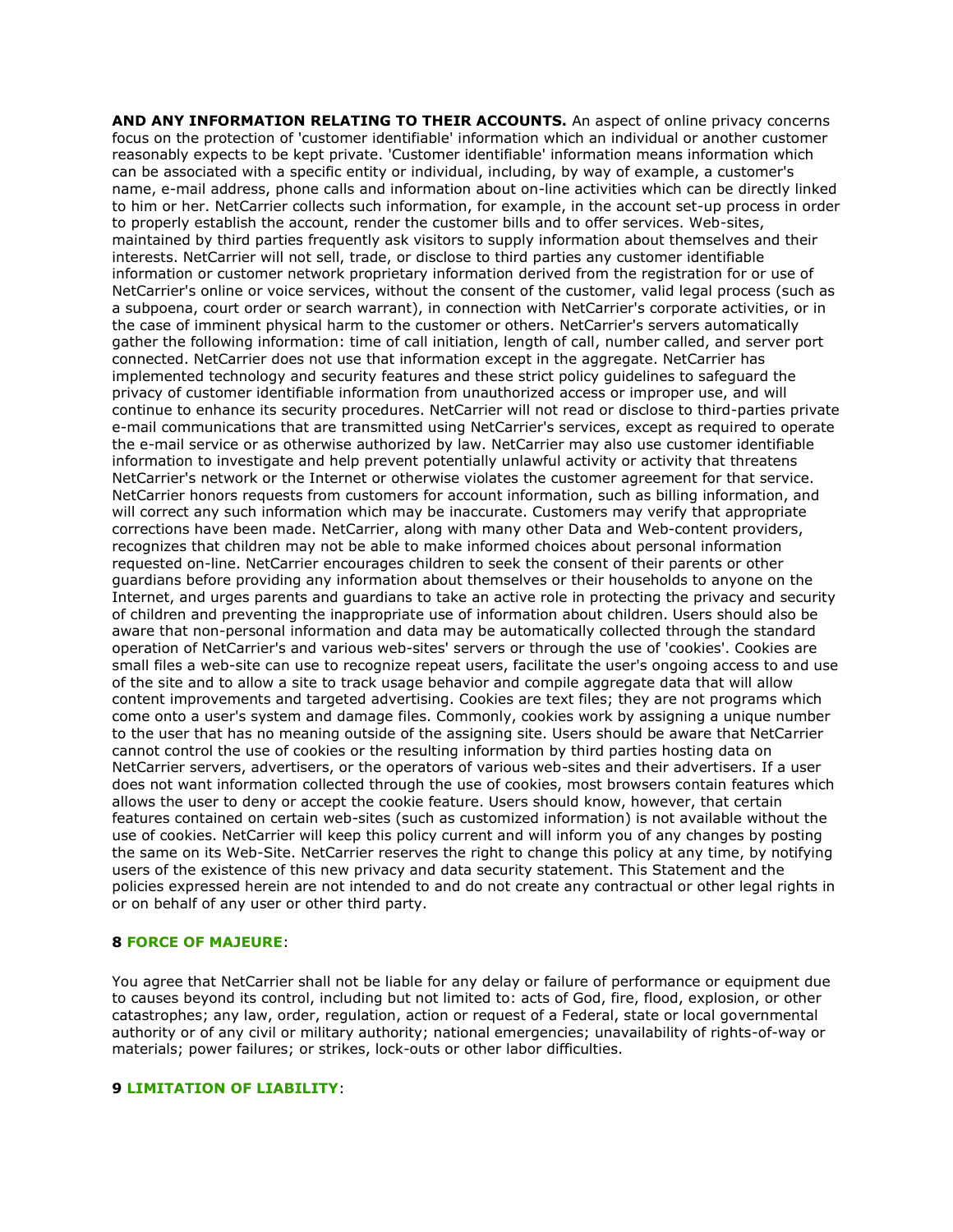You agree that your exclusive remedy and NetCarrier's sole liability for any interruption or failure of any Service furnished pursuant to this Agreement shall be limited to NetCarrier's issuing service credits to you, the amount of which shall in no event exceed the actual charges you incurred for the interrupted Service. NetCarrier shall not be liable for any Service interruption caused by or any act or omission of any other carrier furnishing any portion of the Services or any entity furnishing to NetCarrier or to NetCarrier's customer's facilities or equipment used for or with the Services NetCarrier offers. NETCARRIER'S LIABILITY SHALL BE LIMITED TO THE AMOUNT ACTUALLY PAID BY YOU TO NETCARRIER UNDER THIS AGREEMENT. NETCARRIER SHALL HAVE NO LIABILITY FOR ANY LOSS OF DATA OR DIRECT, INDIRECT, INCIDENTAL, CONSEQUENTIAL, PUNITIVE, EXEMPLARY OR SPECIAL DAMAGES ARISING FROM ANY SERVICES PROVIDED HEREIN OR ANY INTERRUPTION FAILURE OF ANY SUCH SERVICE, EVEN IF NETCARRIER HAS BEEN INFORMED OF THE POSSIBILITY OF SUCH DAMAGES OR REASONABLY FORESAW SUCH DAMAGES. NETCARRIER MAKES NO WARRANTIES OF ANY KIND, EXPRESS OR IMPLIED, INCLUDING AND NOT LIMITED TO ANY WARRANTY OF MERCHANTABILITY OR FITNESS FOR A PARTICULAR PURPOSE OR USE WITH RESPECT TO ANY SERVICE, FACILITIES OR EQUIPMENT PROVIDED PURSUANT TO THIS AGREEMENT. The damages excluded hereby specifically include damage to your own computer systems, loss or theft of your information, costs incurred you to third parties, and loss of business or profits by you. NetCarrier assumes no responsibility for the availability or performance of any systems or related facilities under the control of other entities, even if NetCarrier has acted as your agent in arranging for such facilities or services. Such facilities are provided subject to such degree of protection or non-pre-emptibility as may be provided by the other entities. You acknowledge and accept the reasonableness of the foregoing disclaimer and limitations of liability. No cause of action under any theory which accrued more than one (1) year prior to the institution of a legal proceeding alleging such cause of action may be assessed by your agent against NetCarrier. For purposes of this Agreement, all references to you and NetCarrier include their respective affiliates, agents, officers, directors, shareholders and employers.

## **10 BILLING DISPUTES**:

NetCarrier shall not be liable for any billing adjustment or refund of charges unless you have notified NetCarrier in writing, which needs to include the basis of any claim, within 30 days of the invoice in question's invoice date. Customer shall remit the full amount invoiced by the normal due date. If the Customer is deemed to have a legitimate dispute, the appropriate credit will be applied at the time of the dispute resolution.

## **11 INDEMNIFICATION**:

You agree that NetCarrier is not responsible for any third-party claims against NetCarrier that arise out of your use of the Service. You agree to indemnify and hold NetCarrier, its officers, employees, shareholders, agents and affiliates harmless against: (i) any claim for loss or injuries not directly attributable to the Services; (ii) claims for libel, slander, infringement of copyright or unauthorized use of any trademark, trade name or service mark arising out of the material, data, information or other content and communications transmitted over NetCarrier's facilities; (iii) claims for patent infringement arising from combining or connecting NetCarrier's facilities with your apparatus, systems or equipment; and (iv) all other claims arising out of your acts or omissions in any Service provided by NetCarrier.

## **12 LIMITS OF CONNECTIVITY**:

Any access to other networks connected to NetCarrier must comply with the rules appropriate for that other network. Use of NetCarrier itself may be for any lawful purpose. Use of NetCarrier for lawful commercial purposes is both permitted and encouraged. Connectivity is provided for the customer/organization only.

## **13 TECHNICAL SUPPORT**:

NetCarrier may provide technical assistance for software, voice services and hardware sold and supported by NetCarrier. This may include the installation and setup of any program or hardware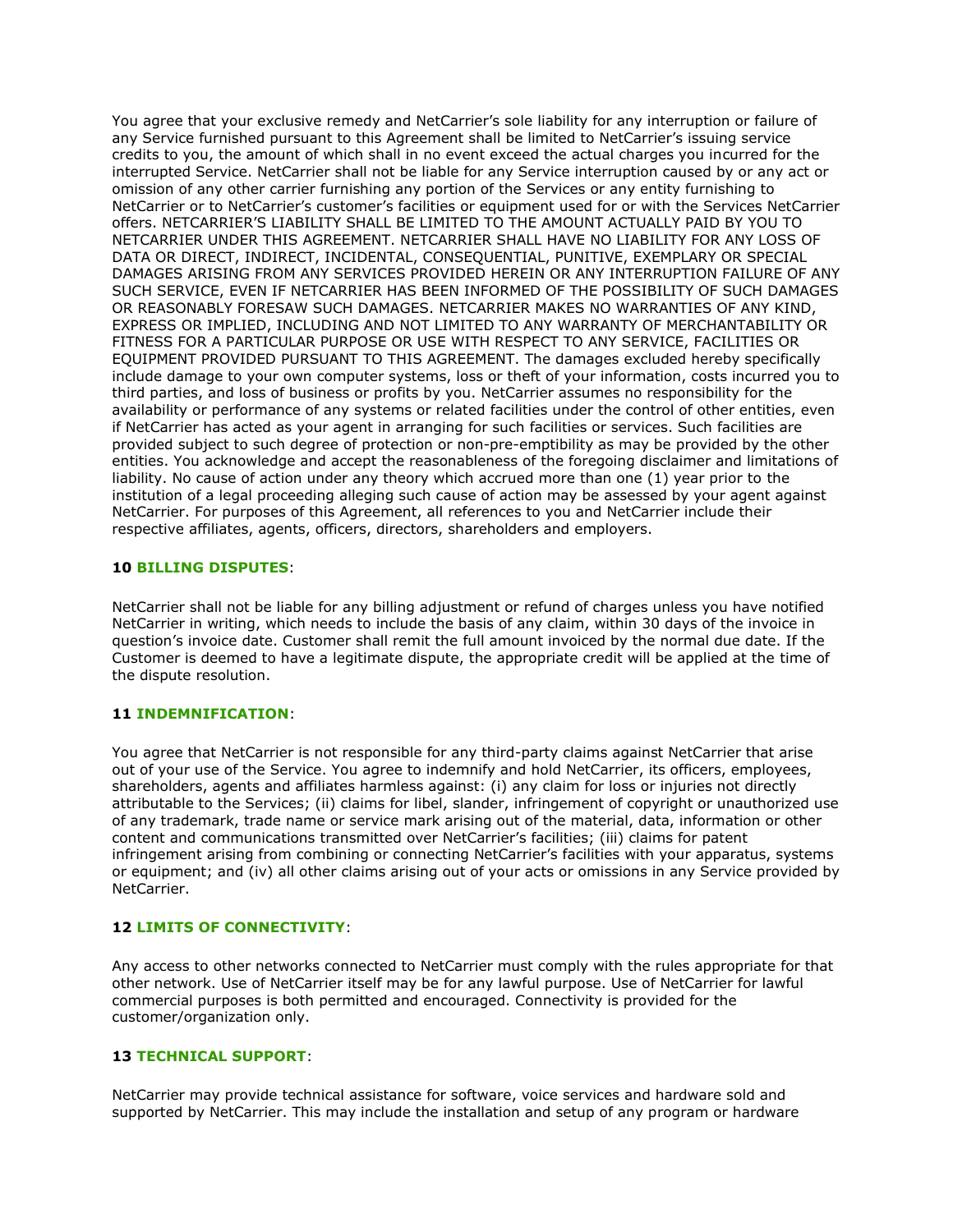purchased through NetCarrier necessary to access its service. It is, however, the customer's ultimate responsibility to work with the manufacturer of its software, operating system, phone systems and hardware to resolve any installation or operation problems. NetCarrier will assist customers when and where possible, but makes no warranties or guarantees that technical assistance will be provided. Contact NetCarrier for more information on supported products. **NETCARRIER MAKES NO GUARANTEES OR WARRANTIES ON THE FREE SOFTWARE IT DISTRIBUTES THROUGH THE MAIL OR THAT IT MIRRORS ON-LINE. THIS SOFTWARE IS PRODUCED AND MANUFACTURED BY THIRD PARTY SOFTWARE VENDORS AND NETCARRIER DISTRIBUTES THIS SOFTWARE "AS IS". THE CUSTOMER AGREES TO INDEMNIFY AND HOLD HARMLESS NETCARRIER FROM ANY CLAIMS, LIABILITIES AND EXPENSES RESULTING FROM THE CUSTOMER'S USE OR MISUSE OF THIS SOFTWARE.**

## **14 PROHIBITION OF SERVICE RESALE**:

Resale of direct IP connectivity or voice services to other individuals or organizations is prohibited unless otherwise stated in writing by NetCarrier. Unless otherwise agreed to in writing by both parties, the network connection that a customer is purchasing from NetCarrier is strictly for private/commercial use. The customer is not permitted to resell, loan or share with others the connection in any way.

## **15 DIAL UP CONNECTIONS**:

The customer may not use any device or program that causes the connection to remain established (forced) during the customer's absence from direct interactive operation of customer's computer or other network connection device. In short, the customer may stay connected as long as he/she is interacting with the connecting device, forced connections are not permitted. NetCarrier reserves the right to disconnect any dial-up connection that has been on-line for more than six (6) hours of continuous use, whenever it appears that a connection is forced or unattended, for required maintenance purposes or for any other reason NetCarrier deems appropriate and/or necessary. NetCarrier also reserves the right to disconnect a user if that user exceeds the number of simultaneous connections that he/she are permitted. NetCarrier also reserves the right, at its discretion, to suspend the customer's dial-up privilege upon repeated violations of the above rules or terminate service without reimbursement. **IT IS THE RESPONSIBILITY OF THE CUSTOMER TO VERIFY THAT THE PHONE NUMBER GIVEN FOR DIAL-UP ACCESS IS AN EXCHANGE LOCAL TO THE CUSTOMER. NETCARRIER ASSUMES NO LIABILITY FOR TOLL CHARGES THAT THE CUSTOMER MAY ACCRUE AS A RESULT OF DIALING AN ACCESS NUMBER OUTSIDE THE CUSTOMER'S LOCAL CALLING AREA.**

## **16 DEDICATED CONNECTIONS**:

The customer may use a commercial dedicated connection to NetCarrier for internal use only, unless otherwise agreed upon in writing. Usage of commercial dedicated connections to NetCarrier include, but are not limited to, Intranet and Internet applications dealing with sales, marketing and operational functions of the company. Under these terms and conditions, a company may not resell Internet access, Web site hosting or email accounts to other individuals or companies. NetCarrier does have reseller programs available. Contact NetCarrier for details.

## **17 INDIVIDUAL PERSONAL HOME PAGE HOSTING**:

Individual user home pages may only be used for personnel/entertainment purposes. The sale of products or services are strictly forbidden on these home pages. In the event NetCarrier determines that the customer is using a personal home page for commercial use, NetCarrier may, at its discretion, suspend or terminate the individual's usage of his/her home page. User home pages may not contain any material in violation of any US or state regulations. This includes, but is not limited to, copyrighted material or material protected by trade secret, and any material deemed to be threatening or obscene by NetCarrier management. This also includes any material deemed to be pornographic, any material which relates to or promotes hate group activities, themes, or propaganda,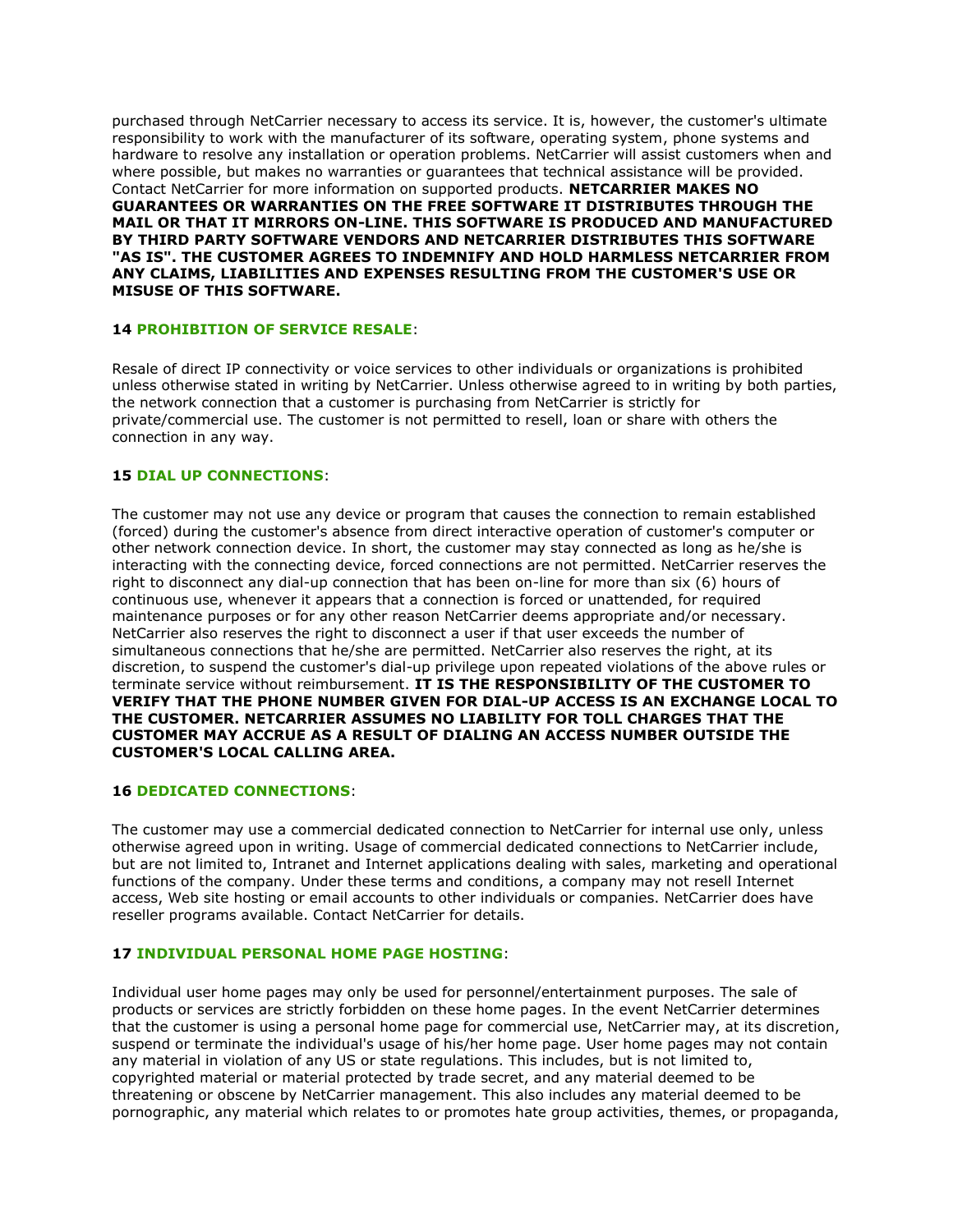or any material which defames any civic, ethnic, or religious affiliation. **THE CUSTOMER AGREES TO INDEMNIFY AND HOLD HARMLESS NETCARRIER FROM ANY CLAIMS RESULTING FROM THE CUSTOMER'S USE OF SUCH MATERIALS OR ANY DAMAGES INCURRED TO THE CUSTOMER OR ANOTHER PARTY. VIOLATION OF THIS POLICY WILL RESULT IN THE IMMEDIATE REMOVAL OF THE CUSTOMER'S HOME PAGE PRIVILEGES.** Individual personal Home page traffic is limited to 100 megabytes per month, total of all protocols. Any account exceeding this rate will be considered as a commercial site and will be required to purchase a commercial Web account in order to continue the Web hosting service. There is no charge for initial account setup. However, any subsequent customer requested changes or modifications to personal home pages or to any account setup parameter (including: name changes for dial-in, web page name or email name) that require NetCarrier intervention are subject to a \$21.00 fee per occurrence.

## **18 COMMERCIAL WEB SITE HOSTING**:

Commercial Web sites have no restrictions as to usage except that the business conducted on the Web site adhere to applicable Local, State and Federal regulations and that the information presented adhere to the terms and conditions stated in paragraphs 4, 5 and 13 above. Before Web site privileges are granted, NetCarrier reserves the right to inquire as to the usage of the Web site in order to establish projected traffic to and from the site. All standard commercial Web sites are limited to a maximum monthly traffic rate of 1,000 megabytes/month, total for all protocols. If traffic exceeds this limit, NetCarrier reserves the right to either throttle usage or require additional compensation commensurate with the actual traffic rate. There is no charge for initial account setup, unless otherwise quoted at the time of contract initiation. However, any subsequent customer requested changes or modifications to commercial Web sites or to any account setup parameter (including: name changes for dial-in, web page name or email name(s)) that require NetCarrier intervention are subject to a \$50.00 fee per occurrence.

# **19 VOICE SERVICES**:

The customer may use a voice services connection to NetCarrier for internal use only, unless otherwise agreed upon in writing. Usage of commercial voice services connections to NetCarrier include, but are not limited to, voice communications dealing with sales, marketing and operational functions of the company. Under these terms and conditions, a company may not resell voice services provided by Netcarrier to other individuals or companies. NetCarrier does have reseller programs available. Contact NetCarrier for details.

## **20 BILLING AND PAYMENTS**:

Billing for service is in advance of the following term. Billable voice calls made by Customer are for the month previous. We reserve the right to pass through percentage increases for any third party provided services without prior notice. Payment of bills may be by cash, check or credit card, but not Debit Cards for residential Internet service. Payment of bills may be by cash, check or credit card for commercial or residential Voice service. When a MasterCard or Visa Credit Card is used for commercial service payment, the customer will be assessed a "swipe" percentage charge on the amount paid equal to the current rates charged by the credit card issuer. NetCarrier does not accept American Express or Discover for payment. NetCarrier will not be held responsible for customer bank overdrafts in cases where a customer uses a Debit Card in lieu of a Credit Card or ACH payments online. Customer will be responsible for any bank fees assessed by NetCarrier's bank or payment processor caused by a debit card or ACH payment not being honored. If payment is made by cash or check, payment is due on receipt of invoice or phone notification. Payments by credit card for residential Internet service shall be renewed automatically unless the customer notifies NetCarrier that they wish to terminate the service or change to one of NetCarrier's other payment plans. Payments by credit card for commercial or residential voice service to avoid a suspension of service will be subject to a Pay by Phone convenience fee. Payments by check will not be accepted for terms less than three (3) months for residential Internet service. Accounts are considered in default if payment is not received within seven (7) days after the expiration of the previous term for Internet only service or by the last day of the invoiced month for voice services. Once the account goes into default, all services will be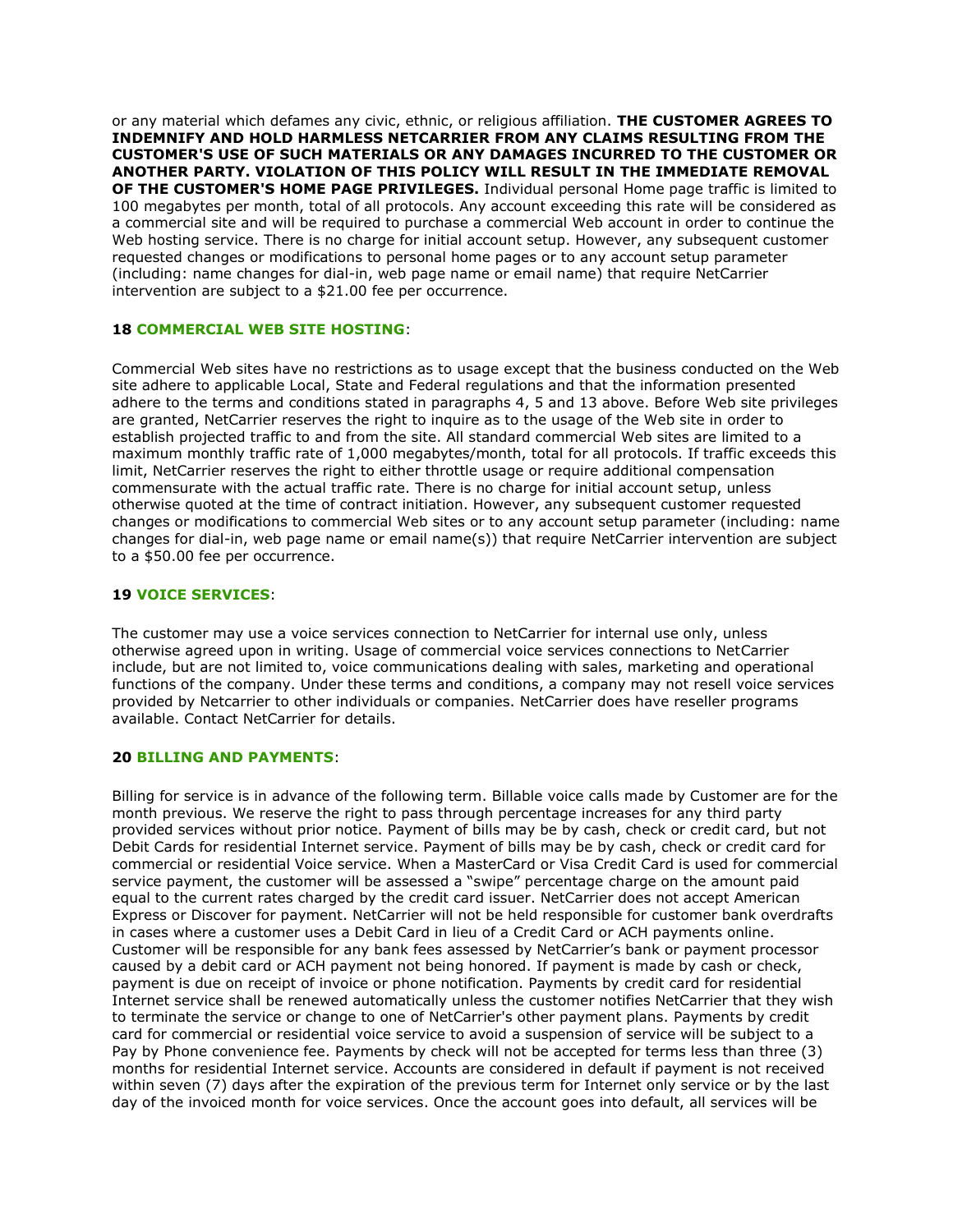suspended. If the customer wishes to restore his/her service, all outstanding payments must made and a fee of \$15.00 will be assessed to re-establish the service for residential Internet only service and \$300.00 for all Voice or Data commercial services. All payments for service are for the full term of the service whether or not the customer uses the service during that term. NetCarrier performs good faith in resolving past due accounts often giving its customers the benefit of the doubt. In good faith we may choose to NOT terminate service while waiting for payment. It is the responsibility of the customer to make immediate payment arrangements. If payment is not received within 30 days of account cancellation then NetCarrier will perform collection through Small Claims or a local circuit court. NetCarrier may also elect to arbitrate through the Better Business Bureau. In many instances it may be referred to a collection agency. If a claim cannot be resolved in a reasonable manner and the claim is presented to either a collection agency or Small Claims court, then the customer will be responsible to pay all costs of collection, reasonable attorney fees and court costs, if necessary. Any Internet access or usage of any voice service or service component requires payment for service. Use of service without payment is considered theft of service in all circumstances. Unsuccessful collection attempts will be referred to the authorities for criminal prosecution.

## **21 CUSTOMER INITIATED CANCELLATION OF RESIDENTIAL DIAL UP SERVICE**:

The customer may cancel his/her Residential Basic 56K Dial up Internet Access Service with NetCarrier at any time and is entitled to a refund of payment under the following rules. Cancellations can only be made by the person whose name appears on NetCarrier's account records (the person who established the account) or his/her legal representative. (1) No requests for cancellations will be accepted through voice mail or email. Requests will only be accepted through direct interaction (phone call or in person) with authorized NetCarrier personnel. Upon cancellation, the customer will be assigned a cancellation number. This cancellation number is the customer's proof of cancellation and will be used for reference in any and all subsequent correspondence regarding billing, refunds or the cancellation itself. (2) No partial month or pro-rated refunds will be made. (Example: If termination is requested with 2 months and 3 weeks of service remaining on the term, only two months of service will be refunded). (3) If a customer received a rate discount for long term service and then cancels before that term expires, the discounted rate will be invalidated and the customer's charged rate will revert to the standard monthto-month rate in effect at the time of account initiation. In this case, the customer's refund will consist of the difference between his/her term payment and the number of months and/or partial months of use times the effective month-to-month rate. (4) If a customer terminates service after payment has been rendered (credit card charged or check deposited) and prior to that term's expiration, the customer will be assessed a \$7.00 fee for refund processing costs. This fee will be subtracted from any refund due the customer. Customers paying on a monthly basis will receive no refund, instead, service will be continued until the next scheduled payment date, at which time the account will be automatically terminated. (5) Any promotion for free service offered to customers who sign up for long term accounts will be null and void if the service is canceled before the term expires. In essence, any free service used for promotion is applied at the end of the term, not the beginning.

## **22 NetCarrier INITIATED SUSPENSION OR TERMINATION:**

NETCARRIER RESERVES THE RIGHT TO SUSPEND OR CANCEL THE SERVICE AND REFUND PAYMENT (AT NETCARRIER'S OPTION) OF ANY CUSTOMER WHO VIOLATES THE TERMS AND CONDITIONS CONTAINED HEREIN. NETCARRIER ALSO RESERVES THE RIGHT TO SUSPEND OR CANCEL SERVICE TO A CUSTOMER AT ANY TIME AND WITHOUT NOTICE FOR ANY REASON INCLUDING, BUT NOT LIMITED TO, DELINQUENT PAYMENT FOR SERVICES RENDERED OR IF THE CUSTOMER ENGAGES IN ANY ACTIVITY WHICH MAY BE HARMFUL TO NETCARRIER, ITS EMPLOYEES, ITS CUSTOMERS, VENDORS, BUSINESS RELATIONSHIPS OR ANY OTHER USER OF THE INTERNET OR IF NETCARRIER DETERMINES IN ITS SOLE DISCRETION THAT ITS NETWORK IS OR MAY BE ADVERSLY AFFECTED AS A RESULT OF ACTIONS TAKEN OR NOT TAKEN BY A CUSTOMER. FURTHER, NETCARRIER MAY SEEK, AT ITS DISCRETION, DAMAGES FROM AND/OR THE PROSECUTION OF, ANY PERSON BUSINESS OR ORGANIZATION WHICH ENGAGES IN SUCH HARMFUL ACTIVITY.

## **23 GENERAL TERMS**:

**23.1**. Taxes: In addition to the prices set forth in the Sales Order Form and on NetCarrier's web site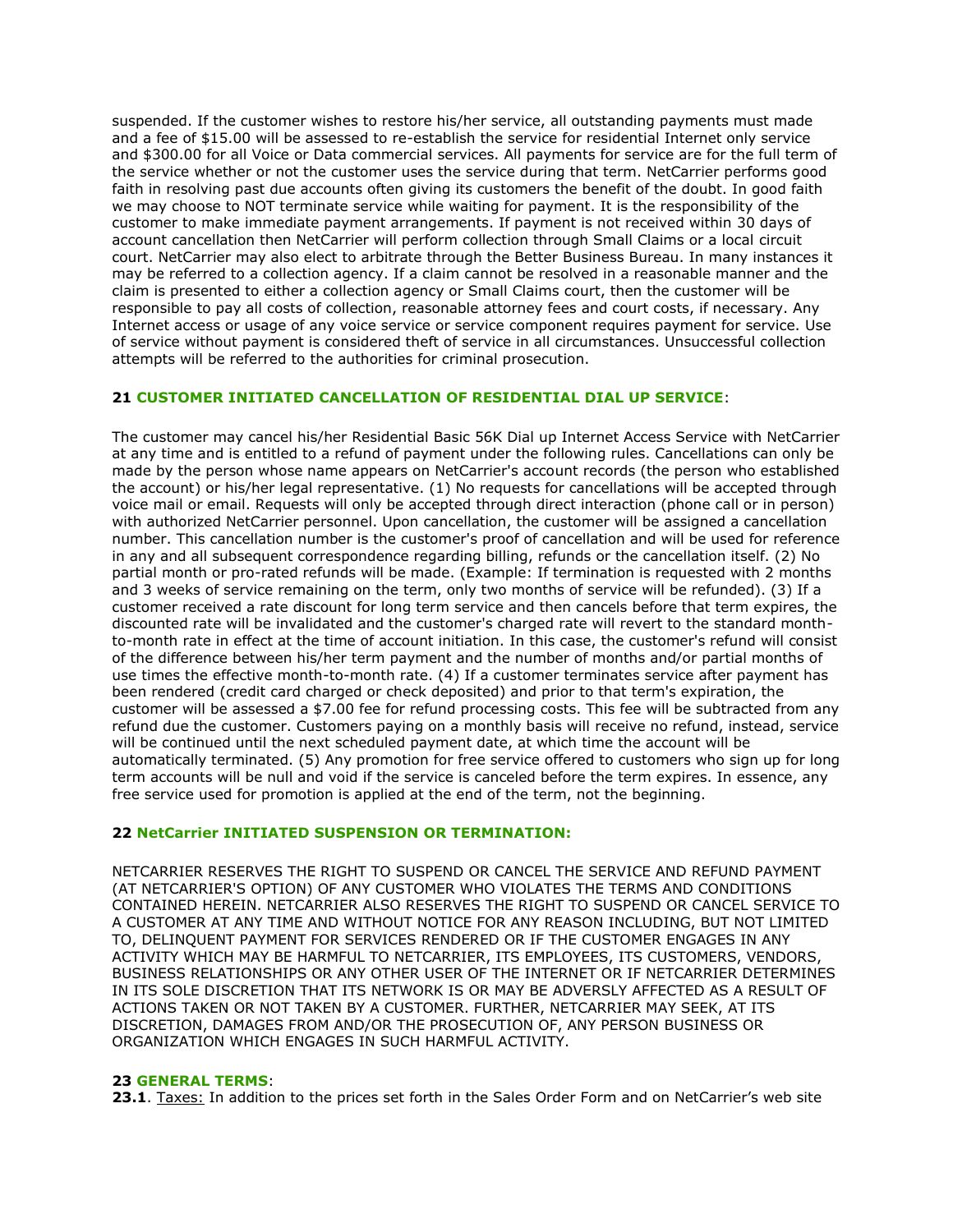and to the extent allowed by law, you agree to pay any and all applicable Federal, state or local taxes, or franchise, license or regulatory fees that might be assessed by any regulatory body from time to time;

**23.2**. Waiver: No waiver of any breach of this Agreement will be deemed a waiver of any future breach;

**23.3**. Governing Law: This Agreement shall be governed by and construed in accordance with the law of the Commonwealth of Pennsylvania without regard to the conflicts of law principles thereof; **23.4**. Assignment/No Third Party Rights: You agree that NetCarrier may assign this Agreement without notifying you. You may not assign this Agreement, or any interest herein or part hereof, by operation of law or otherwise, without the express written consent of NetCarrier. This Agreement does not provide any third-party with any remedy, right or claim;

**23.5**. Severability: If any provisions of this Agreement are declared to be illegal, invalid or unenforceable as a matter of law, the same shall not invalidate this Agreement, which shall be construed as if not containing such provision, and the rights and obligations of the parties shall be construed and enforced as if a commercially reasonable provision had been substituted in place hereof;

23.6. Survival: The provisions of this Agreement which may by their nature survive the termination or expiration of this Agreement, including without limitation, Sections 3 and 4 of the General Terms and Conditions of Service, and Section 3 of the Voice and Data Master Services Agreement, shall survive; **23.7**. Relocation: Customer shall be responsible for all costs of relocation of service once installed by NetCarrier, its vendors, and/or its agents. Customer shall provide reasonable access to its premises to NetCarrier, its vendors and/or its agents to perform acts in accordance with this Agreement.

**23.8**. IP Addresses: Any Internet addresses allocated by NetCarrier to Customer shall remain the property of NetCarrier upon the expiration or sooner termination of this Agreement, provided however, that Customer shall be permitted to continue to use any such addresses for a period of sixty (60) days after the date Service ceases, as such date is determined by NetCarrier.

**23.9**. Miscellaneous: You agree to the following additional terms: (i) You understand that unauthorized use of the Services is illegal and may be punishable by law; (ii) You agree that NetCarrier is not responsible for poor quality of service caused by equipment not owned or installed by NetCarrier; (iii) You understand and agree that installation of Services may be done by an independent contractor and that, due to adverse weather or technical complications, the installation may have to be rescheduled. NetCarrier is not liable if the installation date has to be changed; (iv) You agree that NetCarrier will not be responsible for any minor accessing inappropriate adult materials; (v) You understand that NetCarrier may, in compliance with applicable law and at the direction of law enforcement personnel, permit law enforcement personnel to monitor the content of information passing through its Service or stored on its systems, regardless of origin; however, NetCarrier is not otherwise responsible for and shall not monitor such information. Access to other networks through use of the Services must comply with the rules appropriate for that network; (vi) You agree that the use of any information, programs or data obtained from use of the Service is at your own risk. NetCarrier specifically denies any responsibility for the accuracy or quality of information obtained from or through the use of the Services; (vii) Transmission of any material in violation of any law, including intellectual property law, is prohibited; (viii) You are responsible for canceling promotional offers at the end of the term or the monthly prevailing price will take effect; (ix) You must notify NetCarrier in writing and in accordance with contractual obligations to cancel any and all Services. This can be done via letter, fax at 215-257-4916 or email sent to cancellations@corp.netcarrier.com.

**23.10**. Exhibits and Schedules: Any exhibits and schedules attached to this Agreement are an integral part hereof and are hereby incorporated and included in the term "this Agreement."

**23.11**. Headings: Headings in this Agreement are included herein for convenience of reference only, shall not constitute a part of this Agreement for any other purposes and shall not be deemed to affect the meaning or construction of any of the provisions hereof.

**23.12**. Entire Agreement; Successors and Assigns; Time of the Essence: This Agreement contains the entire terms of the Agreement with respect to the Services, and no representations, inducements, promises or agreements between the parties not set forth herein shall be of any force or effect. This Agreement shall be binding upon and shall inure to the benefit of you and NetCarrier and NetCarrier's successors and assigns, whether so expressed or not. Time is of the essence under this Agreement. **23.13**. Notices: All notices required or permitted hereunder shall be in writing and made by hand delivery or by addressing the same to the party to whom directed at the following addresses by registered or certified mail, return receipt requested, or by facsimile or e-mail with written